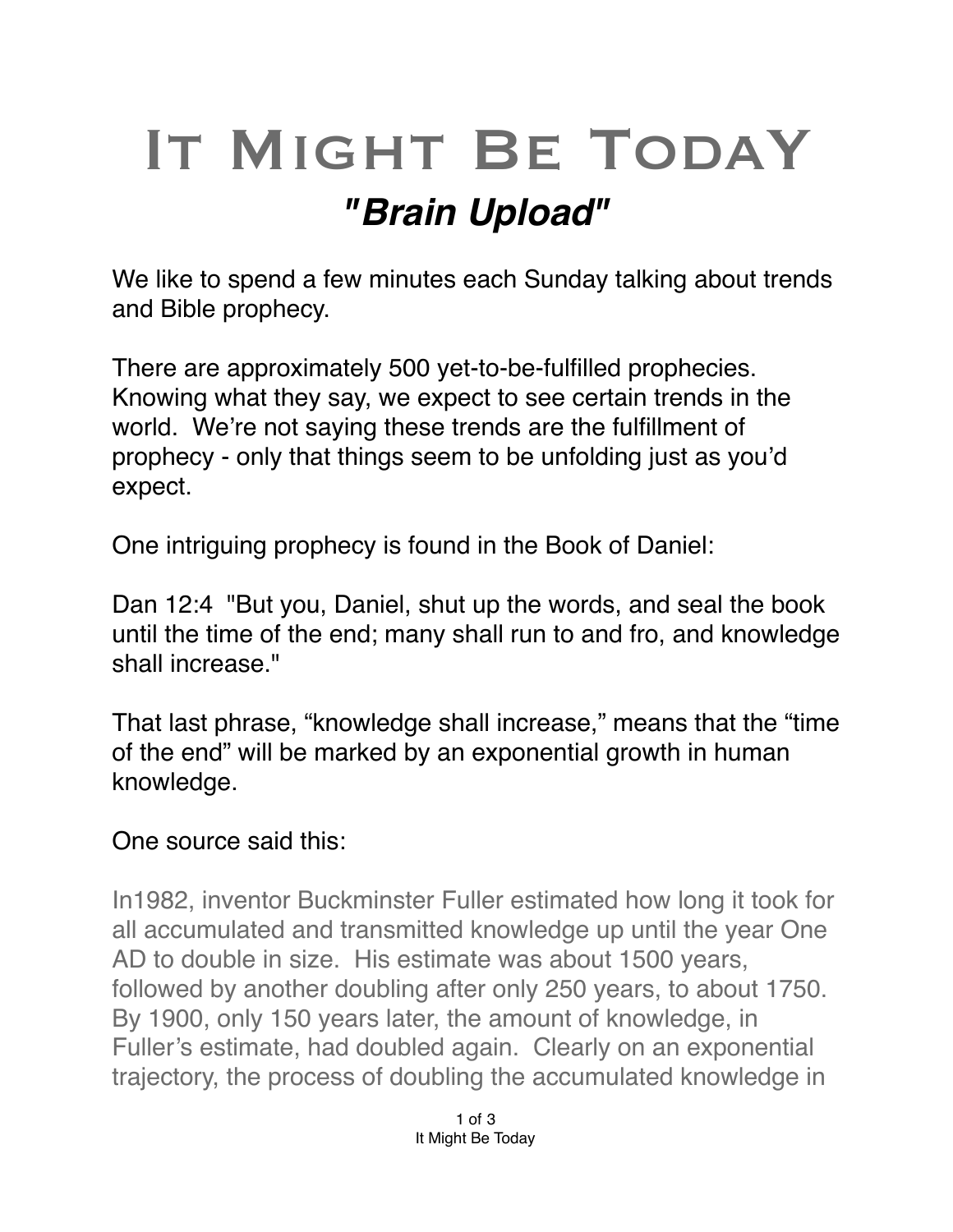the world was estimated to be between one and two years at the beginning of the 21st century. Now, 17 years later, the doubling of knowledge is every 12 hours.

Another source I found reported that, "Many authors claim that knowledge creation is accelerating at a rate even faster than an exponential one."

But it isn't just knowledge itself that is accelerating. So is our ability to learn.

[MSN.com](http://MSN.com) posted an article titled, *Scientists discover how to 'upload knowledge to your brain.'*

## Excerpts:

Feeding knowledge directly into your brain, just like in sci-fi classic The Matrix, could soon take as much effort as falling asleep, scientists believe.

Researchers claim to have developed a simulator which can feed information directly into a person's brain and teach them new skills in a shorter amount of time, comparing it to "life imitating art."

They believe it could be the first steps in developing advanced software that will make Matrix-style instant learning a reality.

https://www.msn.com/en-gb/news/techandscience/scientists-discover-how-to-upload-knowledge-to-yourbrain/ar-BBNAlLO

They're not saying you can become a Kung-fu master in a matter of seconds; but they are on track for that to become reality.